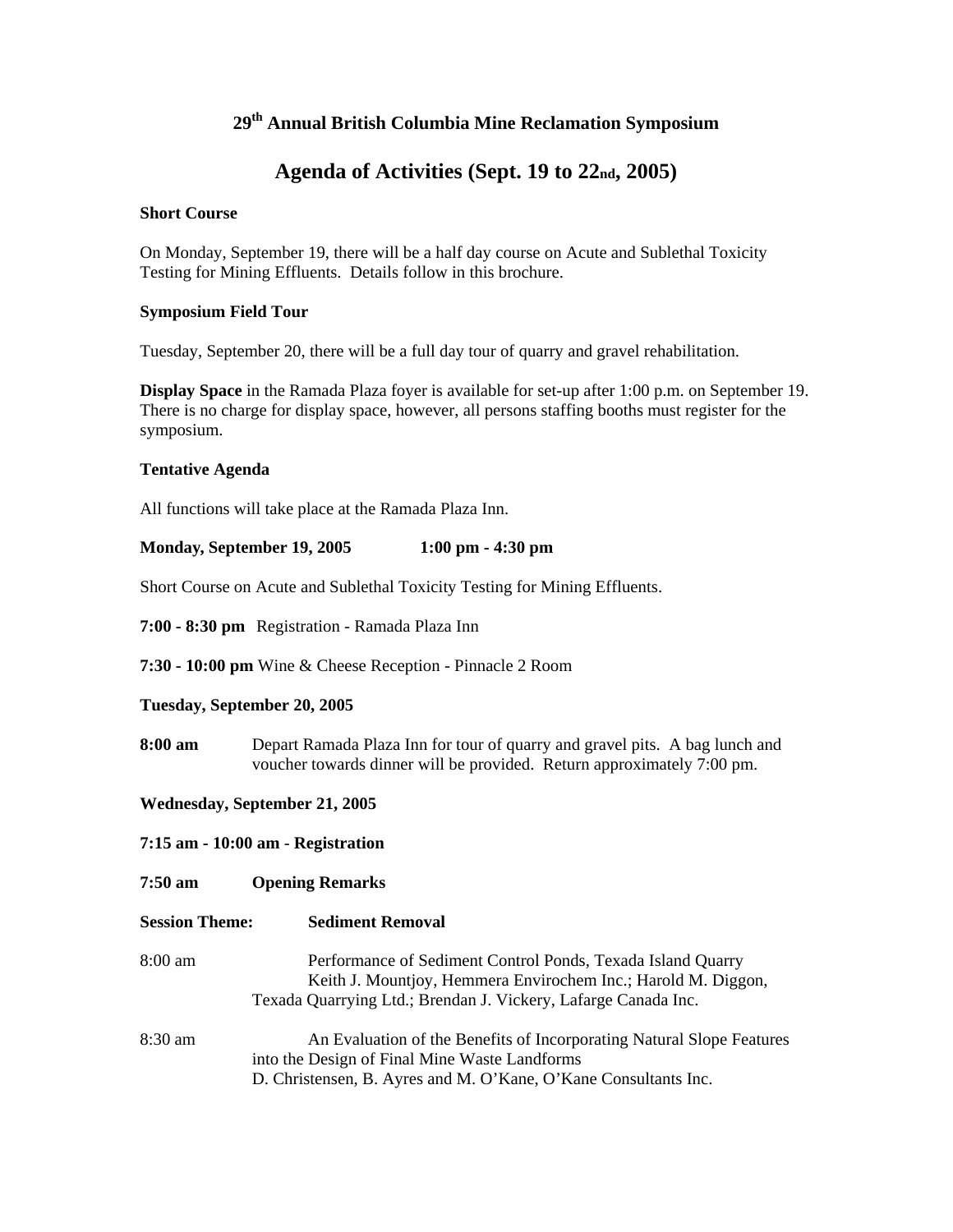| 9:00 am                                      | Sediment Management Practices at the Kemess Mine<br>Scott Davidson and Wade Stogran, Kemess Mines Ltd.                                                                                                                                                                                                                                         |  |
|----------------------------------------------|------------------------------------------------------------------------------------------------------------------------------------------------------------------------------------------------------------------------------------------------------------------------------------------------------------------------------------------------|--|
| 9:30 am                                      | <b>COFFEE</b>                                                                                                                                                                                                                                                                                                                                  |  |
| <b>Session Theme:</b>                        | <b>Use of Organic Amendments</b>                                                                                                                                                                                                                                                                                                               |  |
| $10:00$ am                                   | The Impacts of Municipal Biosolids on some Indicators of Soil Health<br>Tom Forge, Klaas Broersma, Gerry Neilsen, Shaobing Yu and Bruce Roddan,<br>Agriculture and Agri-Food Canada, Pacific Agri-Food Research Centre                                                                                                                         |  |
| 10:30 am                                     | Creating a Sustainable Cover for a Sand Tailings Dam Using Biosolids and Log<br><b>Yard Debris</b><br>Greg Smyth, M.Sc. Thesis Project, Royal Roads University                                                                                                                                                                                 |  |
|                                              |                                                                                                                                                                                                                                                                                                                                                |  |
| 11:00am                                      | Residuals Reuse in Aggregate Mine Reclamation: A Decade of BC Experience<br>Mike Van Ham, SYLVIS Environmental                                                                                                                                                                                                                                 |  |
| 11:30 am                                     | Using Technical Performance Measures at a Base Metals Mine Site Pre- and Post<br><b>Biosolids Treatment</b><br>Mark Sprenger and Harry R. Compton, U.S. EPA/ERTC; Amanda<br>Maxemchuk-Daly, Lockheed Martin Corporation; Sally Brown, University of<br>Washington; Mike Zimmerman, U.S. EPA; and Rufus L. Chaney, U.S. Dept. of<br>Agriculture |  |
| $12:00 \text{ pm}$                           | <b>LUNCH - No Host</b>                                                                                                                                                                                                                                                                                                                         |  |
| $1:00 \text{ pm}$                            | West Page Swamp Wetland Restoration, Kellogg, Idaho<br>Harry R. Compton and Mark Sprenger, U.S. EPA/ERTC; Jianwei Huang,<br>Lockheed Martin Corporation; Sally Brown, University of Washington; and Earl<br>Liverman, U.S. EPA                                                                                                                 |  |
| $1:30$ pm                                    | Elk Valley Coal Waste as a Growth Medium - Results of Soil and Vegetation<br>Analysis from Elk Valley Coal's Fording River, Greenhills and Line Creek<br>Mines<br>Justin Straker and Carol Jones, C.E. Jones and Associates Ltd.; Roger Berdusco<br>and Ron Jones, Elk Valley Coal Corp.                                                       |  |
| <b>Session Theme:</b><br><b>Case Studies</b> |                                                                                                                                                                                                                                                                                                                                                |  |
| $2:00 \text{ pm}$                            | Land Use Benefits of Aggregate Extraction<br>Brian French, C&F Land Resource Consultants                                                                                                                                                                                                                                                       |  |
| $2:30 \text{ pm}$                            | Polaris Mine - Reclamation in The High Arctic<br>Bruce Donald, Teck Cominco Limited                                                                                                                                                                                                                                                            |  |
| $3:00 \text{ pm}$                            | <b>COFFEE</b>                                                                                                                                                                                                                                                                                                                                  |  |
| $3:30 \text{ pm}$                            | Tailor-made Reclamation Solutions using Waste Products from External Sources<br>at Boliden's Mine Sites<br>Manfred Lindvall, Boliden Limited                                                                                                                                                                                                   |  |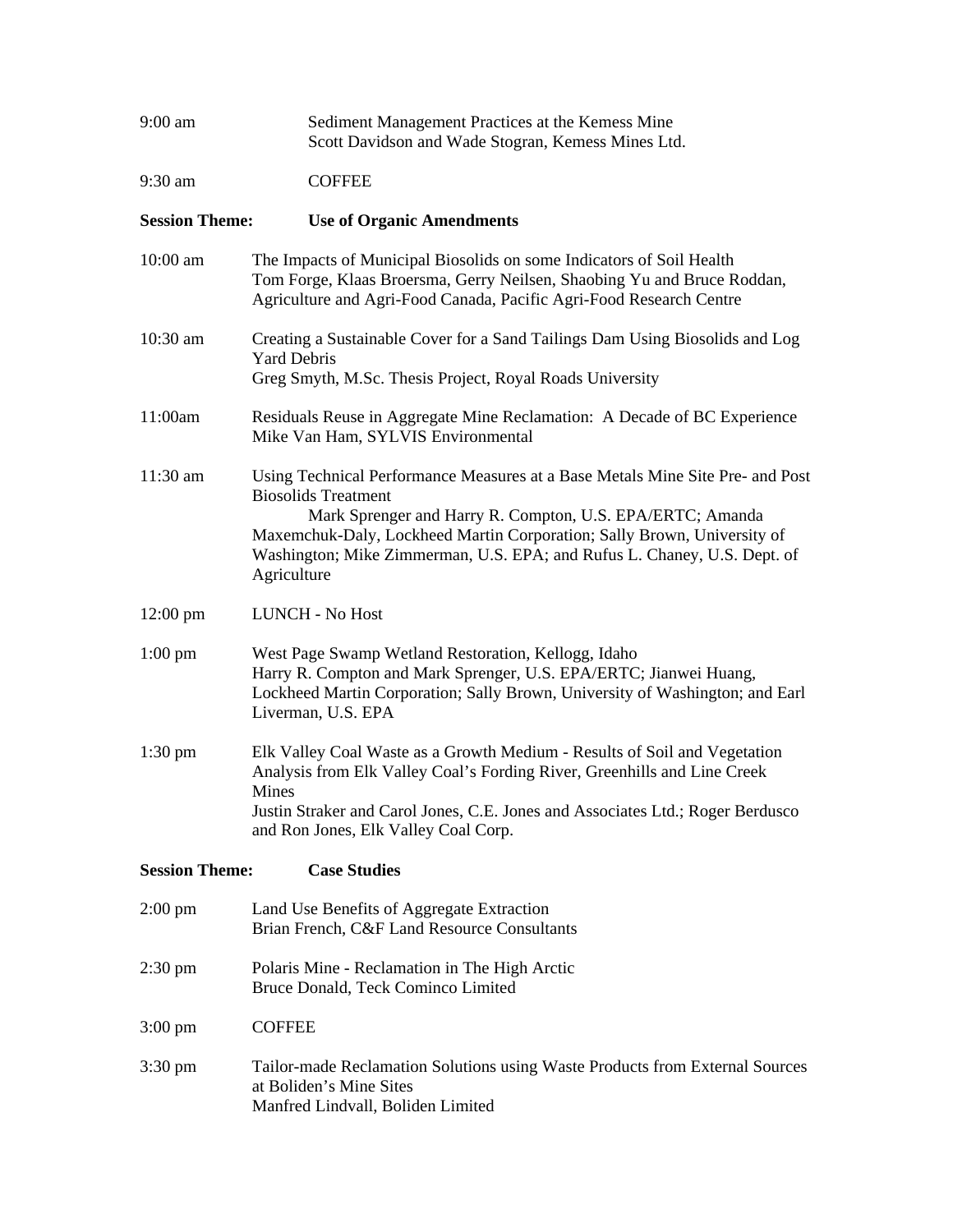| $4:00 \text{ pm}$     | A Tale of Two Pit Ponds - the Kemess Mine Expansion<br>Rob Marsland, Marsland Environmental Associates; Rob Booker, Klohn Crippen<br>Consultants Ltd., and Harold Bent, Northgate Minerals Ltd.                                                                    |  |
|-----------------------|--------------------------------------------------------------------------------------------------------------------------------------------------------------------------------------------------------------------------------------------------------------------|--|
| $6:00$ pm             | <b>No Host Reception</b>                                                                                                                                                                                                                                           |  |
| 7:00 pm               | <b>Annual Reclamation Awards Banquet</b>                                                                                                                                                                                                                           |  |
|                       | Thursday, September 22, 2005                                                                                                                                                                                                                                       |  |
| <b>Session Theme:</b> | <b>Case Studies (Continued)</b>                                                                                                                                                                                                                                    |  |
| 8:30 am               | Update on Work at the Britannia Mine<br>Gerry O'Hara, Golder Associates Ltd.                                                                                                                                                                                       |  |
| 9:00 am               | Closure and Sustainability Initiatives leading to the Reopening of the<br><b>Gibraltar Mine</b><br>R.J. Patterson, Gibraltar Mines Ltd., and John C. Errington, John C.<br>Errington and Associates Ltd.                                                           |  |
| 9:30 am               | An Update on the Kemess South Fisheries Compensation Agreement and<br>Evaluation of the Effects of Flow Regulation and Sediment Management<br>Practices on Bull Trout Utilization in the Kemess Creek System<br>Wade Stogran and Scott Davidson, Kemess Mines Ltd. |  |
| 10:00 am              | Development and Implementation of a Decommissioning and Closure Plan at the<br>Premier Gold Project<br>David M. Mchaina, Boliden Limited                                                                                                                           |  |
| $10:30$ am            | <b>COFFEE</b>                                                                                                                                                                                                                                                      |  |
| <b>Session Theme:</b> | <b>New Developments</b>                                                                                                                                                                                                                                            |  |
| 11:00 am              | Field Measurements of Changes of Water Contents and Prediction of the Rate of<br>Drying with Time at or near the Ground Surfaces of Two Waste-Rock Piles<br>L.K. Kabwe and G.W. Wilson, Department of Mining Engineering, University of<br><b>British Columbia</b> |  |
| 11:30 am              | A Review of Environmental Impact Statements and their Utility for Coal Surface<br>Mine Reclamation Planning in Alberta and British Columbia, Canada<br>C.R. Smyth, EBA Engineering Consultants Ltd.                                                                |  |
| $12:00$ pm            | LUNCH - No Host                                                                                                                                                                                                                                                    |  |
| $1:00$ pm             | Selenium Status - Elk River Valley, BC<br>Peter M. Chapman, Golder Associates                                                                                                                                                                                      |  |
| $1:30 \text{ pm}$     | Selenium Monitoring and Management - New Mines<br>Peter M. Chapman, Golder Associates                                                                                                                                                                              |  |